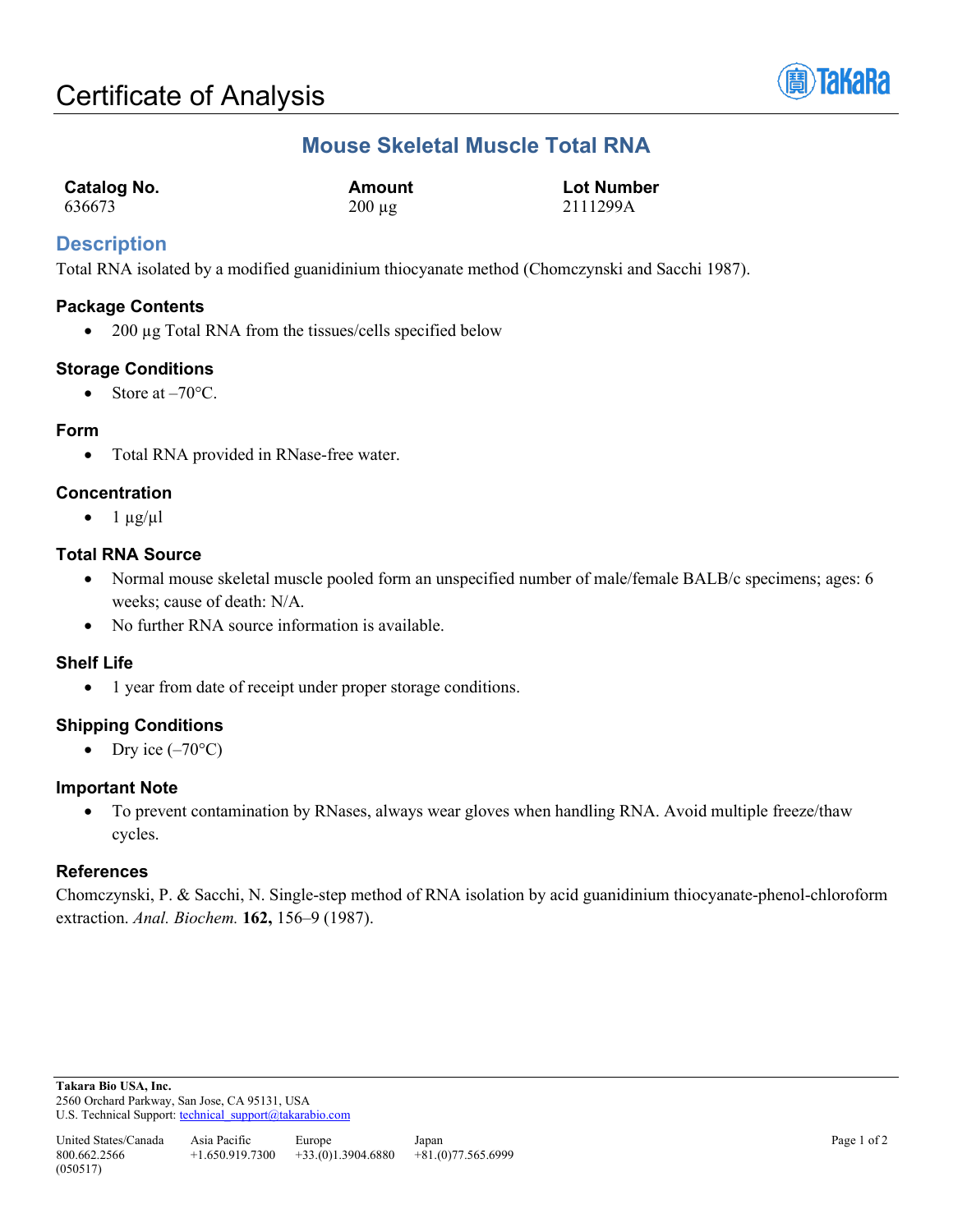# Certificate of Analysis Cat. No. 636673

Mouse Skeletal Muscle Total RNA

# **Quality Control Data**

This lot of total RNA was analyzed by capillary electrophoresis (CE) using an Agilent 2100 Bioanalyzer. The actual electropherogram trace for this RNA is provided below. RNA concentration and purity were evaluated by UV spectrophotometry.

Both the area ratio of the 28S/18S rRNA peaks, and the proportion (relative percentage) of these two peak areas to the total area under the electropherogram provide reliable quantitative estimates of RNA integrity. For both of these criteria, this sample meets or exceeds our standards for high-quality total RNA.



It is certified that this product meets the above specifications, as reviewed and approved by the Quality Department.